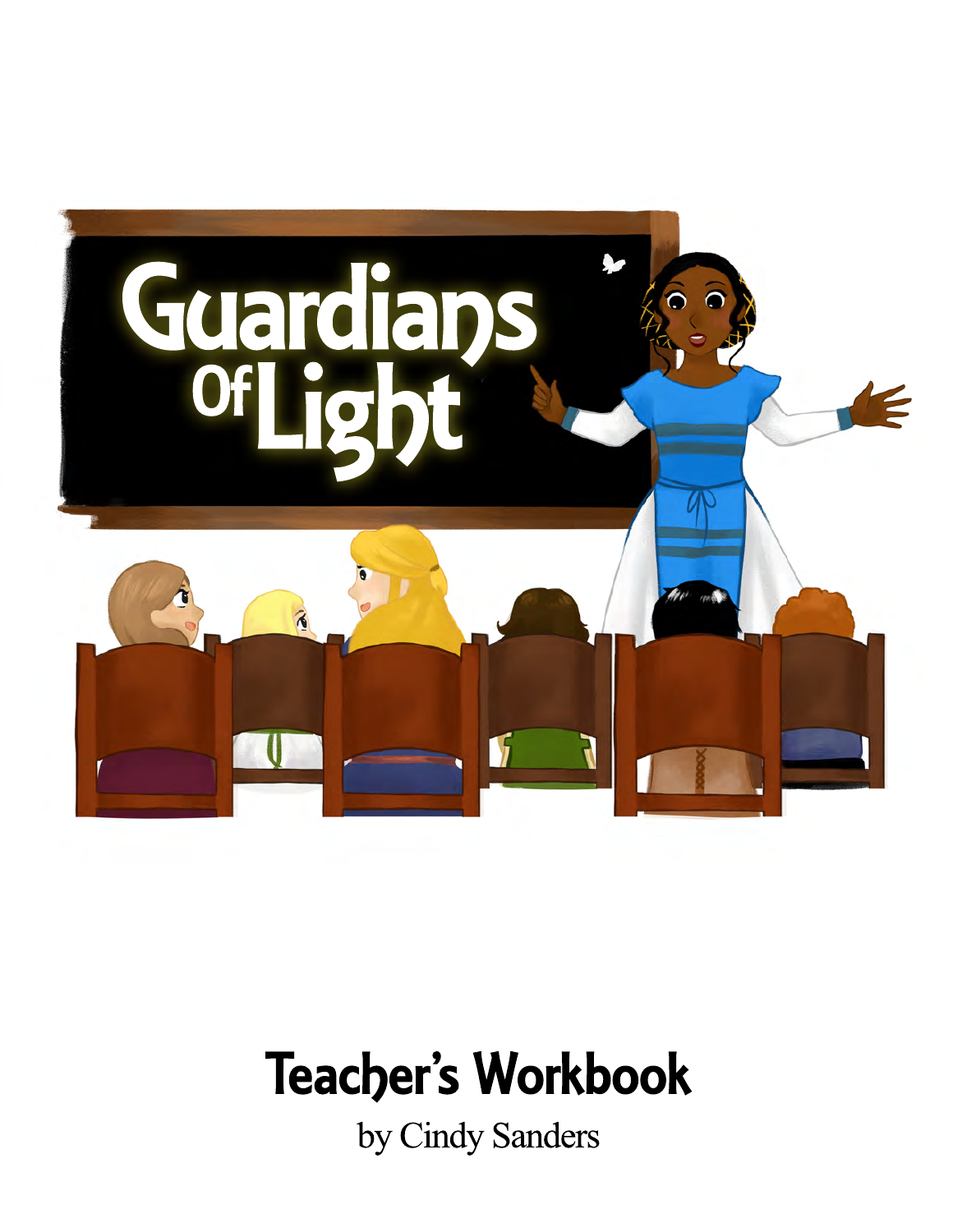

## **SUMMARY OF THE BOOK**

The City of Light glowed with goodness and kindness. One day, without warning, darkness invaded the city and the light disappeared. Far, far away in Shadow Village, Mrs. Belle led her students in rhyme,

*"Be your best, choose what's right Find your purpose, shine your light Be kind to others in every way And YOU will change the world one day!"*

The Guardians of Light were the only ones who could save the people and restore the light.

This is their story.

## **LESSONS TO BE LEARNED**

- Know How to Do Your Best
- Choose What is Right
- Know Your Purpose
- Shine Your Light
- Be Kind to Others
- Realize That You Can Change the World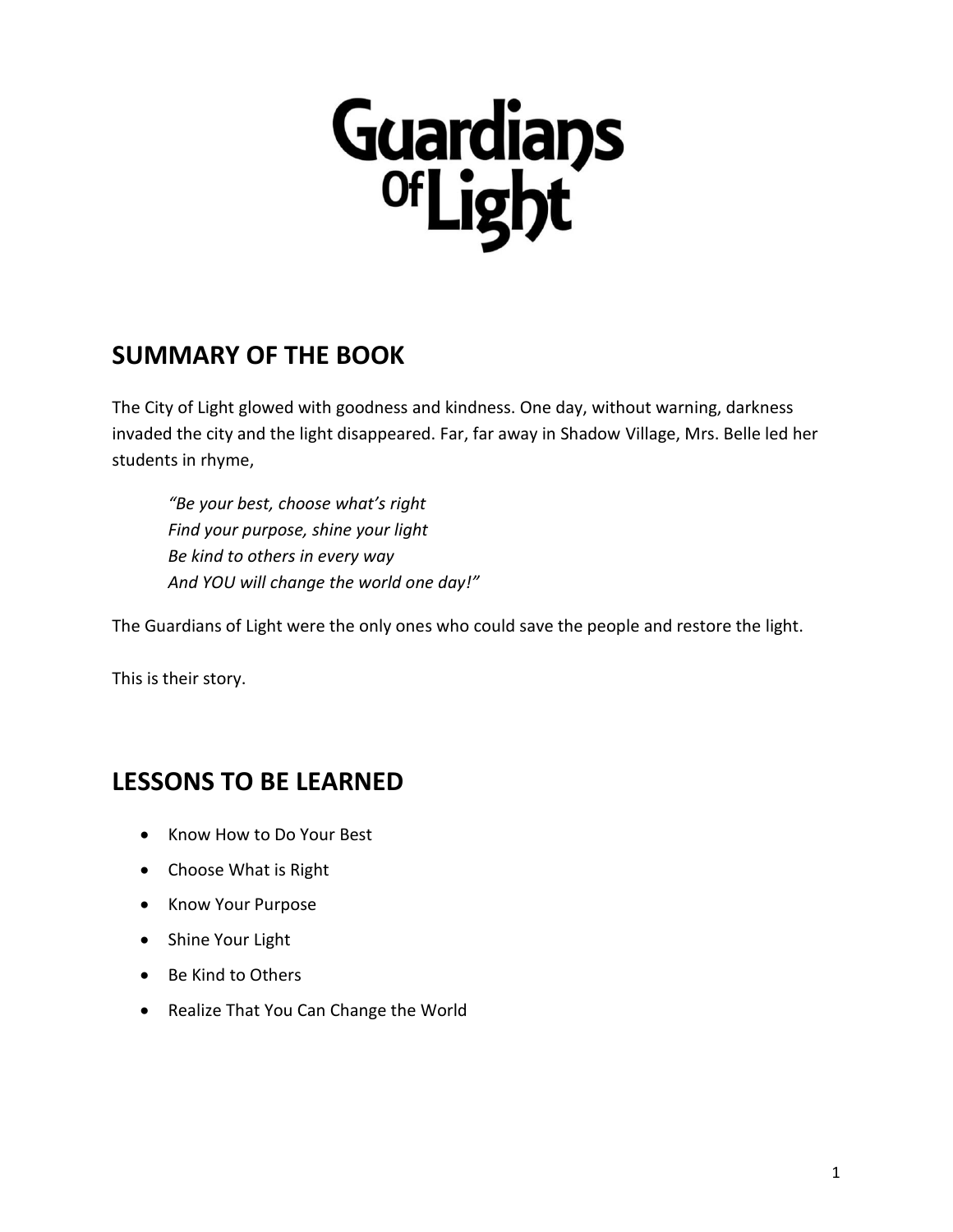# **GETTING STARTED**

#### **Build Background and Relate to Prior Learning**

Begin by discussing the meaning of a "guardian." Elicit definitions of the word (defender, protector, or keeper). Often a guardian is someone who guards or looks after something. Ask the students if they are familiar with guardians from books or movies. Possible responses may include the soldiers who guard Cinderella's castle or the guards at the gate of Buckingham Palace. Lead students to understand that throughout life we may find ourselves becoming a guardian of important items, pets, or even family members. Show the cover of Guardians of Light and identify the four girls on horseback as "Guardians." Ask the students why they think a glowing butterfly is leading the group.

#### **For teaching purposes, the book can be divided into 5 sections:**

#### **Section 1** – The City of Light (first 4 pages)

The City of Light resembles a large castle. The city is filled with happy people who are good and kind.

#### **Section 2** – The City of Light in darkness (4 pages)

One day, a large black cloud appeared in the City of Light covering the sky like a dark glove. The happiness disappeared, and the people hid in their homes with doors locked.

#### **Section 3** – Shadow Village (10 pages)

Shadow Village is a small group of homes and families far away from the City of Light. The Guardians of Light live here and through a series of events begin their journey outside the village.

#### **Section 4** – Journey to the City of Light (6 pages)

A glowing butterfly leads the Guardians to the gate of the City of Light.

#### **Section 5** – The Light Returns (6 pages)

The Guardians of Light arrive at the gate of the city and realize their purpose is to bring light to the darkness. They join hands and repeat the rhyme. Immediately, the air warms and the light begins to grow. Doors unlock, children play, and happiness returns.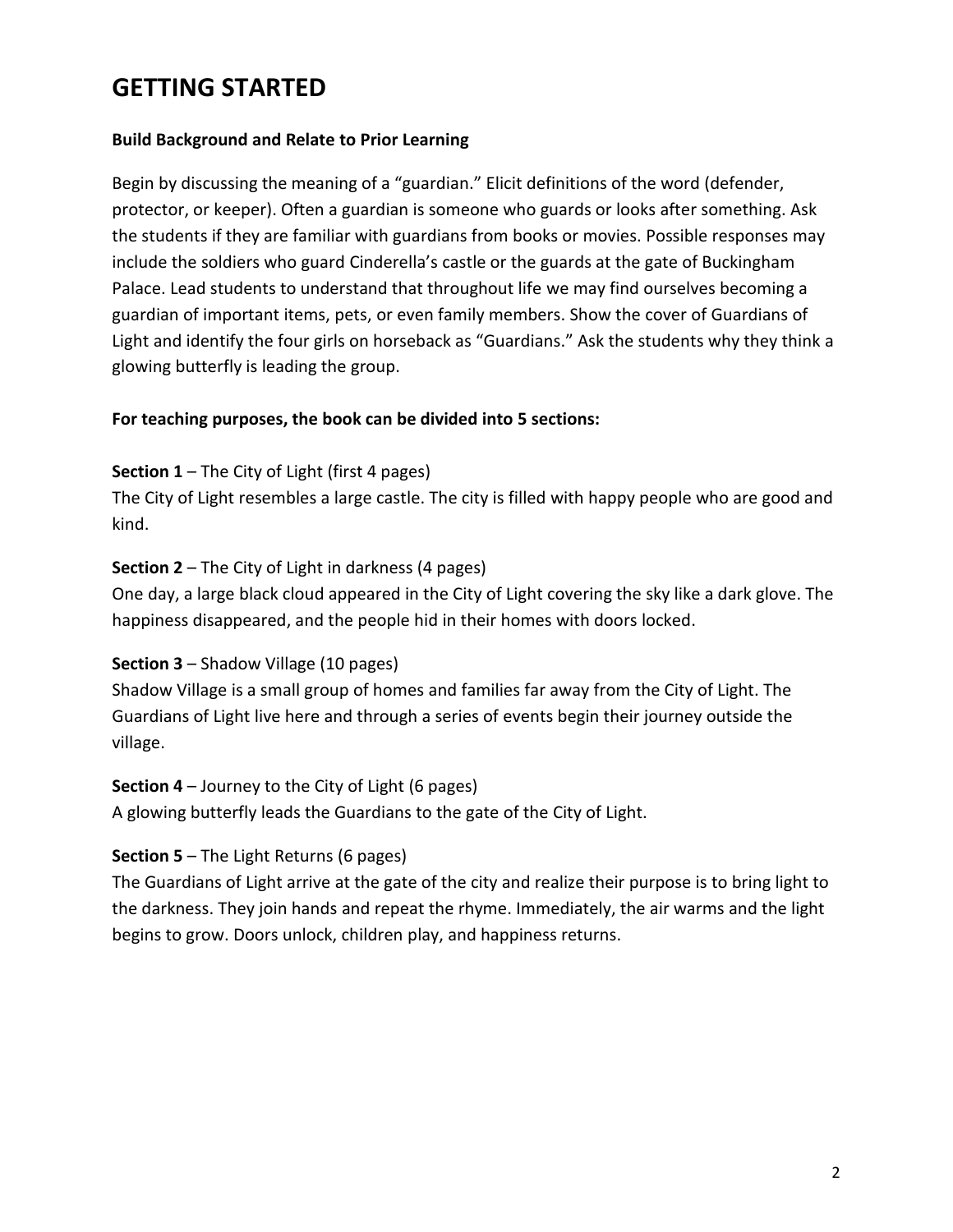# **SECTION 1 – THE CITY OF LIGHT**

## VOCABULARY

**Discuss the meaning of each word as it is used in the story. Have students pronounce and use the words correctly in sentences.** 

Banners – noun: long strips of cloth with designs or words

Towers – noun: tall narrow buildings

Citizens – noun: members of a city or town

Basked - verb: relaxed in the warmth of the sun

Plazas – noun: public shopping areas

Arched – adjective: shaped with a curve at the top

Package – noun: object wrapped in a box

## COMPREHENSION

**Use the following questions during or after reading to guide students' understanding of the text.** 

- 1. In the beginning of the story, does the City of Light seem like a happy place to live? (yes, the people are kind and friendly)
- 2. Mr. Jacobs offered to carry a package for Mrs. Jennings. What did Mrs. Jennings offer in return? (a plate of chocolate chip cookies)

## WRITTEN EXPRESSION AND RESPONSE

#### **Have students choose one of the following:**

- Draw a picture of a family picnic at the park.
- Draw a picture of the City of Lights.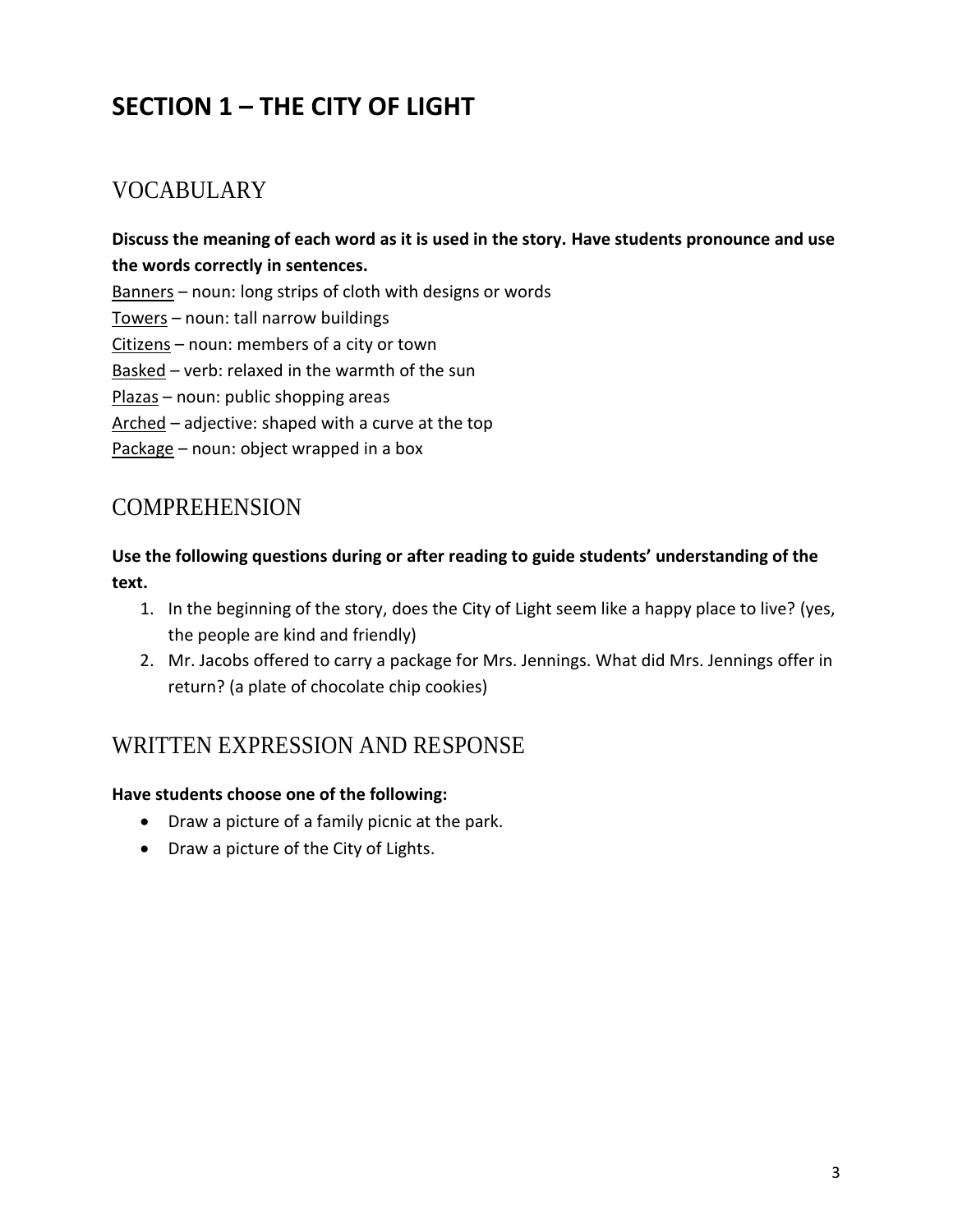# **SECTION 2 – THE CITY OF LIGHT IN DARKNESS**

## VOCABULARY

**Discuss the meaning of each word as it is used in the story. Have students pronounce and use the words correctly in sentences.**  Horizon – the line where the sky seems to meet the land Swiftly – at a high speed Huddled – gathered or crowded together Miracle – something that is unusual or wonderful Fleeing – running away

## COMPREHENSION

#### **Use the following questions during or after reading to guide students' understanding of the text.**

- 1. Why do you think darkness came to the City of Light? (try to guide the children away from magic; see Thoughts from the Author at the back of the book).
- 2. Why do you think people went inside their homes and locked the doors? (they didn't know what was happening, darkness causes fear)

## WRITTEN EXPRESSION AND RESPONSE

#### **Have the students choose one of the following:**

- Draw a picture of a large black cloud covering the sky over the City of Light.
- Choose a partner and come up with a plan to get rid of the darkness.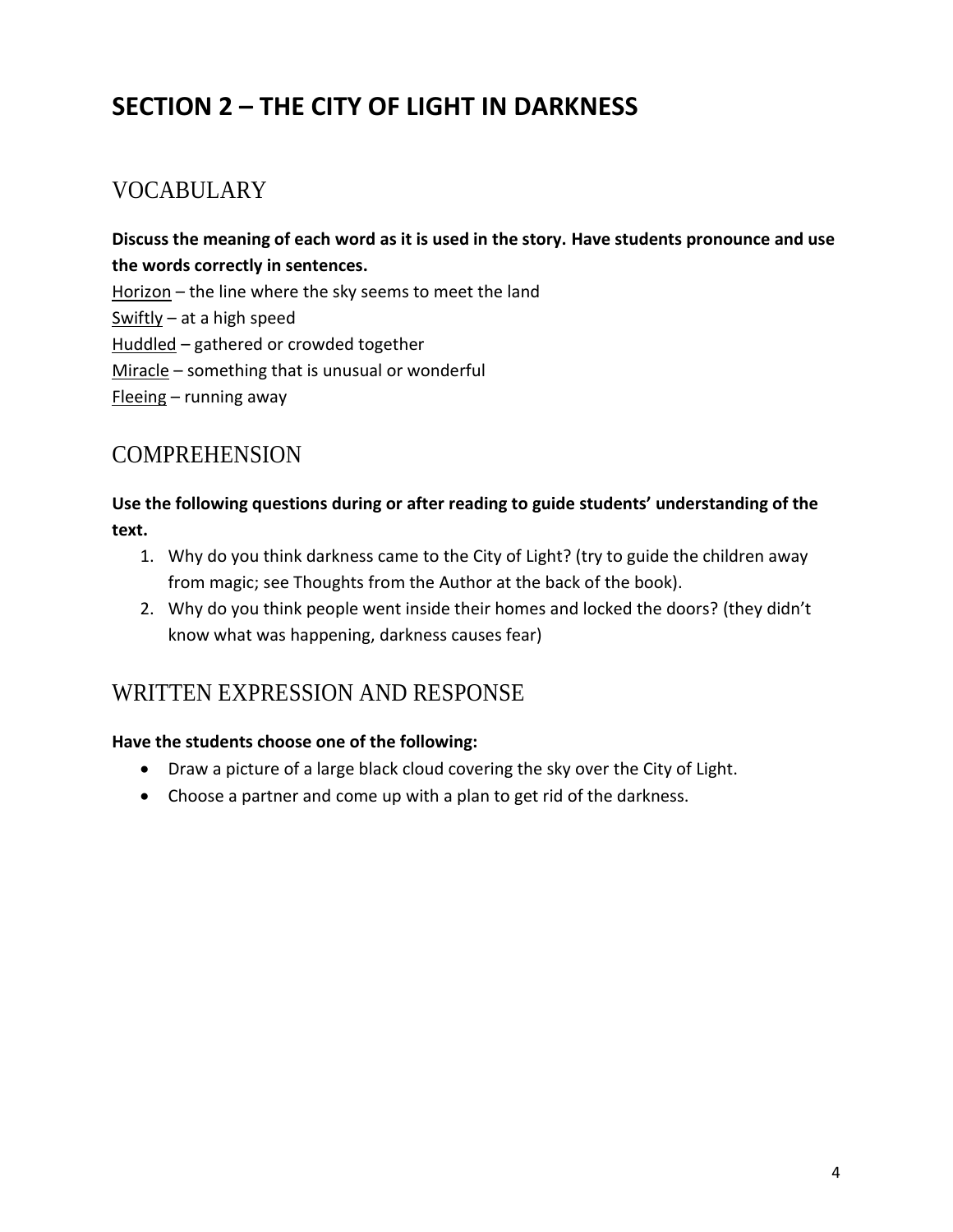# **SECTION 3 – SHADOW VILLAGE**

## VOCABULARY

## **Discuss the meaning of each word as it is used in the story. Have students pronounce and use the words correctly in sentences.**

Village – noun: a small group of houses and other buildings; smaller than a town Piercing – verb: going into or through something Rhyme – noun: repeating similar sounding words Purpose – noun: the reason for which something exists Surrounded – verb: be all around Crooked – adjective: bent or twisted Poke – verb: push through Gazed – verb: look intently Glowing – adjective: a bright light Sprang – verb: to leap suddenly

## **COMPREHENSION**

#### **Use the following questions during or after reading to guide students' understanding of the text.**

- 1. Who taught the rhyme to the children in Shadow Village? (Mrs. Belle)
- 2. Were all the children in the classroom Guardians of Light? (yes, if they committed to do the things in the rhyme)
- 3. What are the names of the girls who went into the forest? (Grace, Rose, Kate, Claire)
- 4. What made them want to go into the forest? (they saw light shining through the trees)
- 5. What are some of the things they found in the forest? (different colored flowers, plants as tall as trees, a crooked tree, glowing wishing well)
- 6. When it got cold and dark, what did the girls do to feel brave? (recited the rhyme)
- 7. What flew out of the wishing well? (a glowing butterfly)
- 8. Why do you think the rhyme helped the girls feel brave?

## WRITTEN EXPRESSION AND RESPONSE

#### **Have the students choose one of the following:**

- Draw a picture of the inside of the forest.
- Draw a picture of the glowing butterfly.
- Write the poem on paper.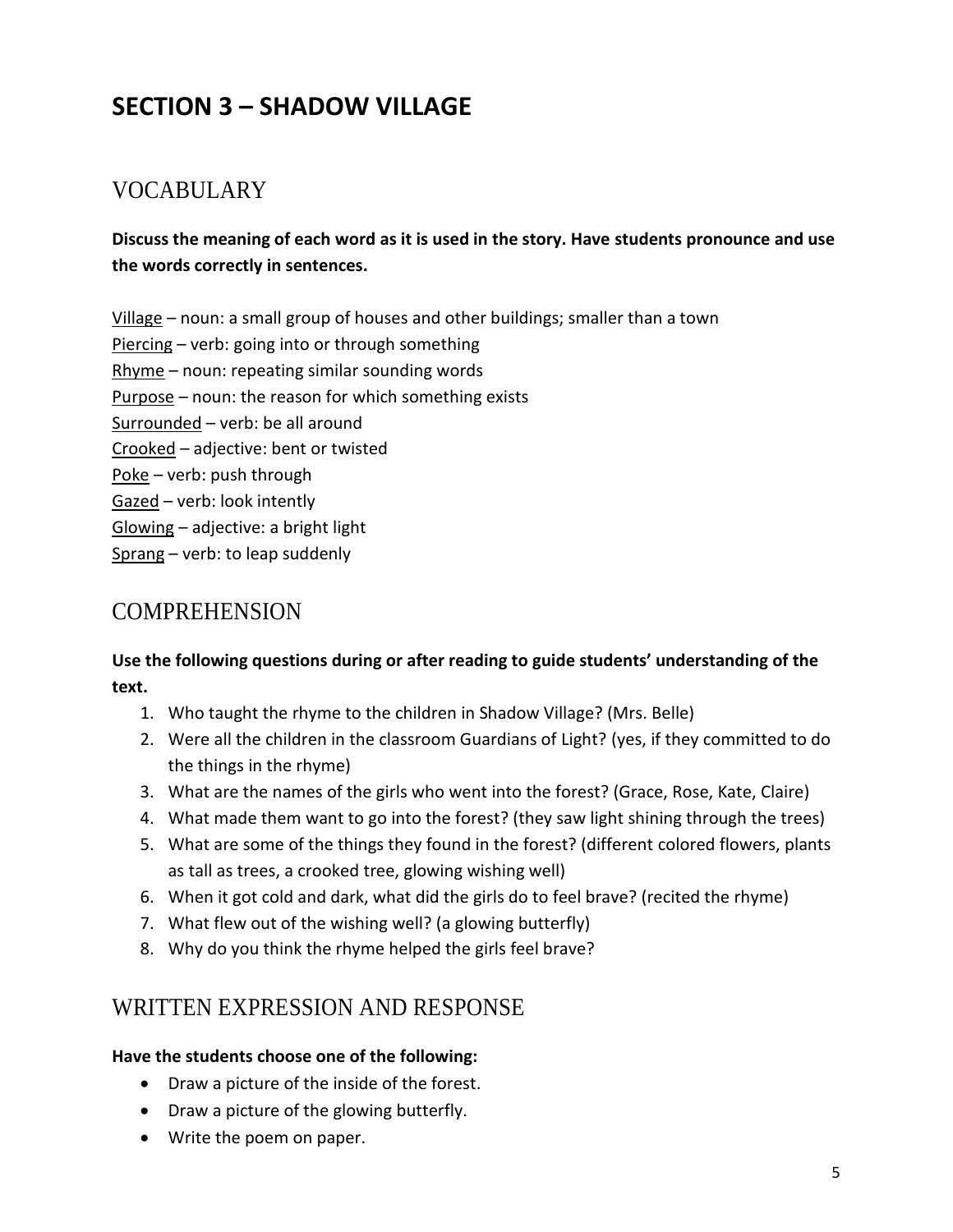# **SECTION 4 – JOURNEY TO THE CITY OF LIGHT**

## VOCABULARY

**Discuss the meaning of each word as it is used in the story. Have students pronounce and use the words correctly in sentences.**  Nudging – verb: pushing gently Crows – noun: large black bird Repeated – verb: done again in the same way Galloped – verb: ride a horse a full speed Cawed – verb: a loud, hoarse sound made by crows Gatekeepers – noun: people who guard the gate Stamping – verb: bring down foot heavily on the ground Hesitant – adjective: slow in acting or speaking Flickered – verb: to shine unsteadily

## **COMPREHENSION**

### **Use the following questions during or after reading to guide students' understanding of the text.**

- 1. What was waiting for the Guardians at the end of the cave? (horses)
- 2. What kinds of birds were in the sky? (crows)
- 3. What did the Guardians do to help them gather the courage to keep going on their journey? (repeat the rhyme)
- 4. What did they have to cross to get to the City of Light? (a cold stone bridge)
- 5. When the Guardians arrived at the city, who was at the gate? (gatekeepers with swords)
- 6. Who was the bravest Guardian who began the rhyme by herself? (Grace)
- 7. When Grace started to say the rhyme, and a few lights flickered, why did she ask the girls to remember the forest and the cave? (in both instances the girls said the rhyme together and they knew what to do; teamwork!)
- 8. What do you think will happen next? Why?

## WRITTEN EXPRESSION AND RESPONSE

#### **Have the students choose one of the following:**

- Draw a picture of the Guardians on horseback.
- Draw a picture of the Guardians in front of the gatekeepers.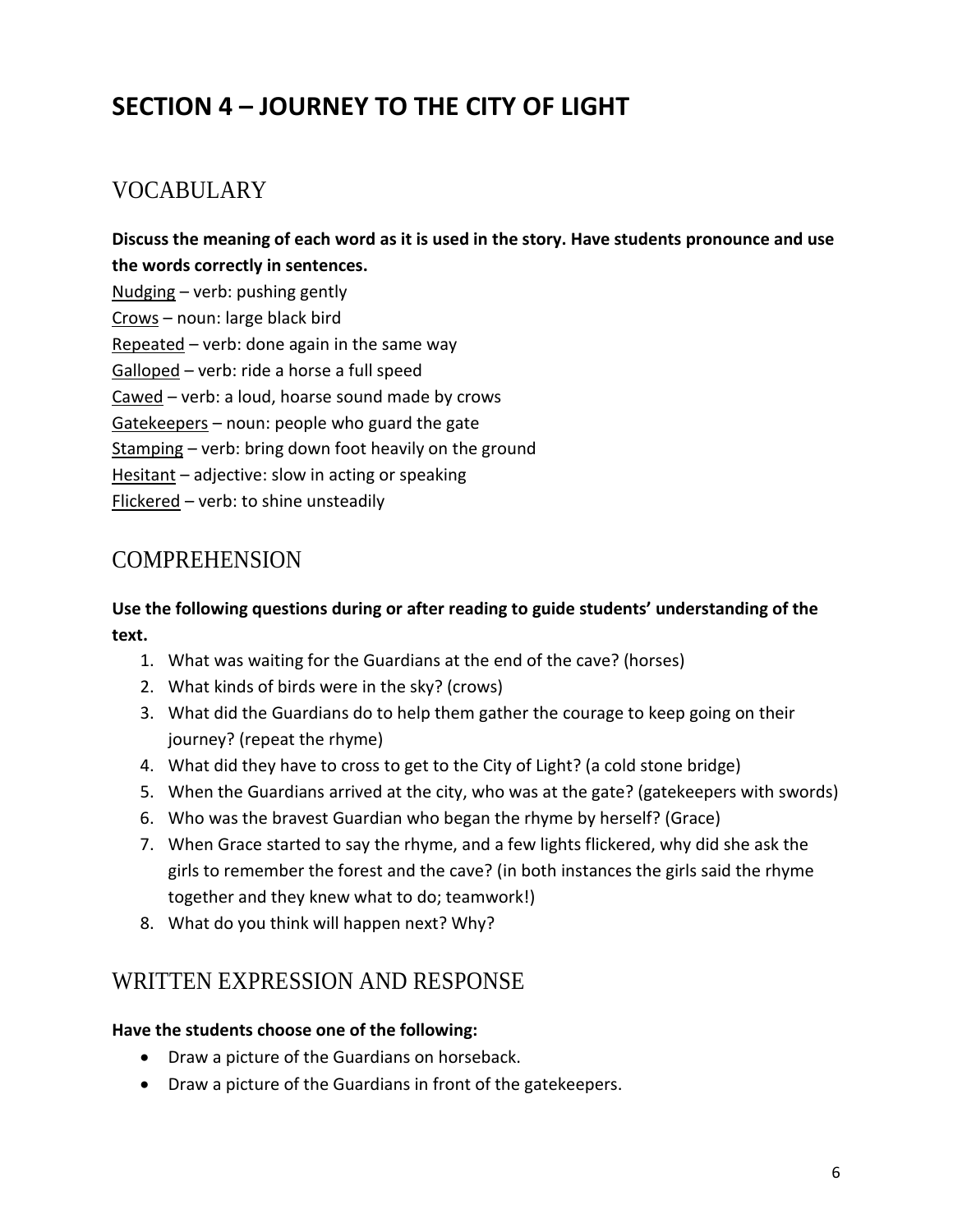# **SECTION 5 – THE LIGHT RETURNS**

## VOCABULARY

**Discuss the meaning of each word as it is used in the story. Have students pronounce and use the words correctly in sentences.**  Chirping – verb: short, sharp high-pitched sounds from birds Awoke – verb: woke up from sleeping Wrestled – verb: moved or controlled something Cuddled – verb: held close Saluted – verb: gave a sign of respect

## COMPREHENSION

### **Use the following questions during or after reading to guide students' understanding of the text.**

- 1. What is the important event in the story when the Guardians of Light get to the City of Light? (They repeat the rhyme and restore the light)
- 2. Why do you think the gatekeepers saluted as the Guardians left? (they realized the Guardians had saved the city)
- 3. As the Guardians returned to Shadow Village, what followed them? (hundreds of glowing butterflies)
- 4. Can anyone be a Guardian of Light? (yes, they can shine their light)

## WRITTEN EXPRESSION AND RESPONSE

#### **Have students select a prompt from the following:**

- Draw a picture of the City of Light after the Guardians left. (People were happy again, lots of light)
- Draw a picture of you being a Guardian of Light.
- Memorize the rhyme and say it with a friend.